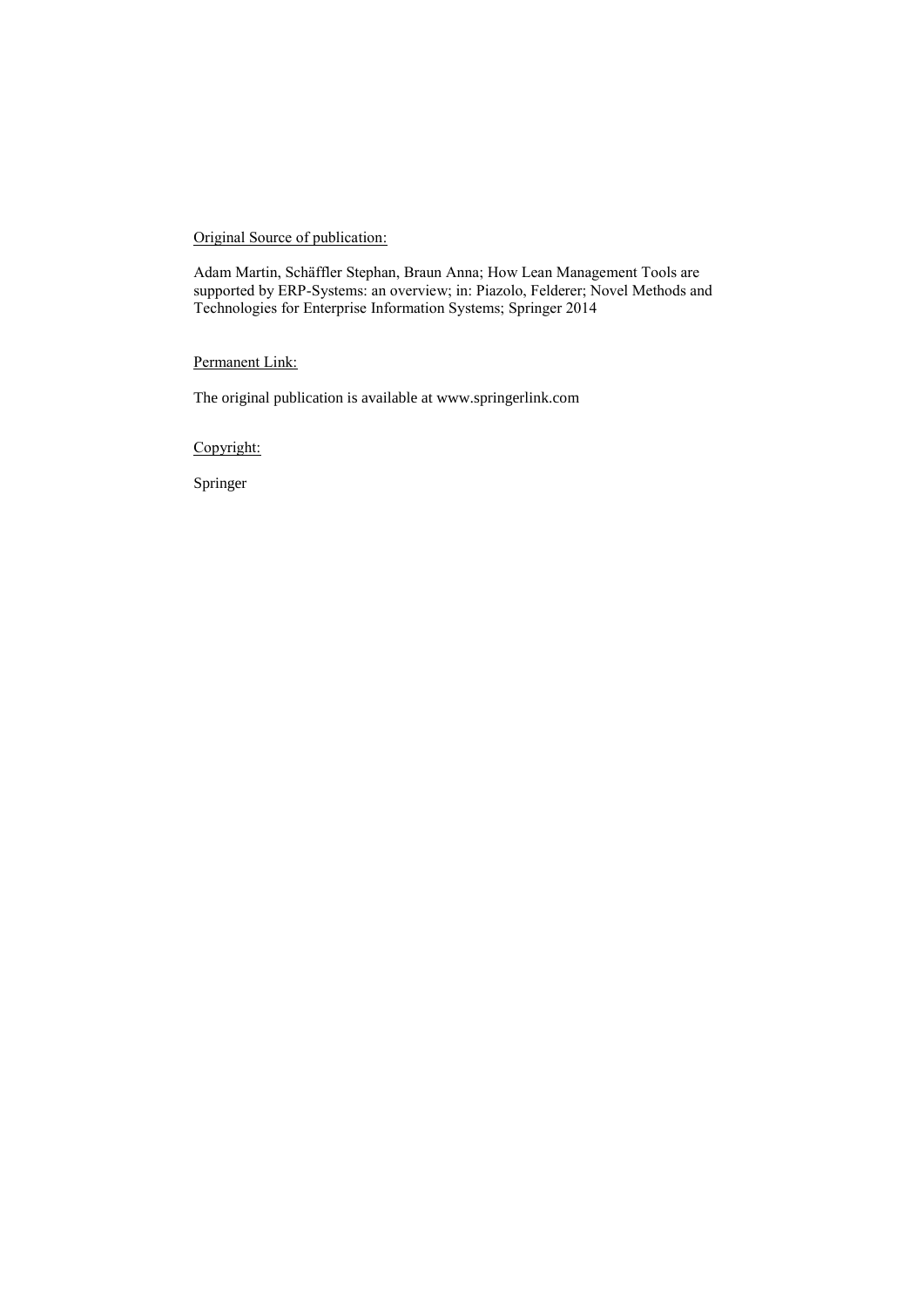# **How Lean Management tools are supported by ERPsystems – an overview**

Martin Adam<sup>1</sup>, Stephan Schäffler<sup>1</sup>, Anna Braun<sup>1</sup>

<sup>1</sup> University of applied science Kufstein / Tyrol, Austria

**Abstract.** An increasing number of ERP providers offer support of Lean Management in their software. As part of a larger research project this article gives an insight which elements of Lean Management are already covered by ERP-systems. More than 150 different functionalities within the ERP-systems have been identified that support Lean Management. Not surprising production planning, scheduling and pull principles are supported by most of the functionalities, followed by performance and visual management. A detailed analysis out of a selection of five ERP-systems showed that they have more than 50% of the functionalities in common. But they are less realized in the basic system but in up to 15 different modules with the focus in production.

**Keywords:** ERP-system, Lean Management, Lean ERP, Toyota Production System, SAP

### **1 Introduction**

This paper is part of a larger research project that has been outlined by Adam et al. [1]. Its main goal is to foster research in Lean ERP – that is how ERP-systems support Lean principles. The paper mentioned above gives a reasoning of the research and an overview about the market situation. It shows that Lean ERP is a niche market regarding to customer demand. But there are a high number of ERP providers who offer Lean functionalities in their software.

The intention of this paper is to find out which Lean tools are supported by which modules of the ERP-system and to see if there is a difference between the vendors. In order to accomplish this goal an overview of Lean tools is given. In a next step 10 ERP-systems have been selected and functionalities identified that support the Lean tools. Five ERP-systems have then been analyzed in order to see if the functionalities are covered by all vendors.

The evaluation is based on interviews and freely accessible information from the ERP providers. It turned out that the vendors didn't use Lean terminology consistently. Some even introduced their own terms. So linking new terms to the common Lean terminology opens space for misinterpretation. As the interview partners mostly haven't overseen all modules and as there might be material that was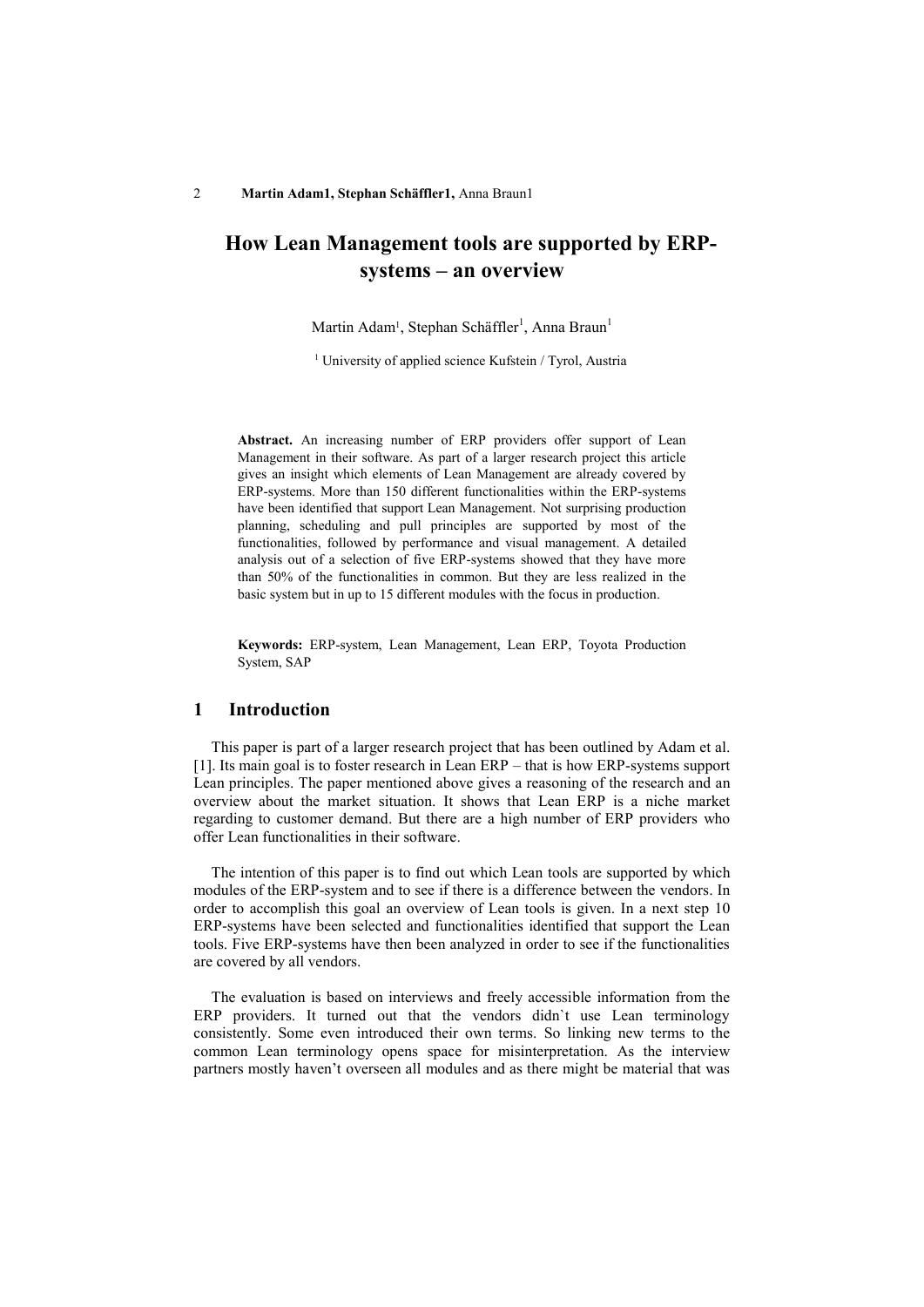not available for the research team, the result is biased and is not claiming for completeness.

# **2 Overview of Lean Tools**

#### **2.1 Origin**

"Lean Management" as a term was introduced by Womack et al. at the MIT in Boston after having studied the Toyota Production System [2]. The TPS consists of a number of techniques that historically have been developed over a period of more than 50 years. Each tool has been an answer to specific problems that have occurred to Toyota whereas the overall goal always was to raise efficiency and reduce cost. This led to the permanent focus on waste reduction. Techniques to identify value add and non-value add activities have been developed. Keeping cost of poor quality low was another important element in saving money. Tools like Standard Operation Procedures (SOP), Total Production Maintenance (MTM) helped to raise reliability in the output of man and machine. Error-proof methods, also called Poke-Yoke have been installed to keep rework low. After stability of the process has been reached, flexibility was another topic. Due to the small automotive market in post-war Japan, batch sizes had to be small and quickly responding to customer wishes was essential. Change over times had to be reduced and techniques like Single Minute Exchange of Dies (SMED) had been introduced. Motivated by Henry Ford, Taiichi Ohno introduced flow production. But contrary to Ford, Ohno raised flexibility by reducing batch sizes until the ideal of a single piece flow. Another instrument to reduce cost, that have been caused by excessive inventory was the use of supermarkets and Kanban. Downstream processes withdraw material when they need it and in the right quantity just-in-time by using Kanban cards. No management effort is needed. Beside of all the new tools a main goal was to enable people to make their own work environment more efficient e.g. by Kaizen events [3][4].

#### **2.2 Lean Tools**

Although the evolution of the TPS was the answer to specific problems, the implementation of the tools followed certain logic. Identify customer requirements stands at the beginning and is followed by permanent waste reduction. Error-free and stable processes are prerequisites to gain flexibility. Whereas Kanban requires stability and flow to work properly. This logic is covered by the five Lean principles of Womack and Jones that guide implementation: Value  $>$  Value Stream  $>$  Flow  $\ge$ Pull -> Perfection [5].

Based on Ohno, Shingo and Womack an overview of Lean tools has been developed, in order to assess ERP support. The list follows the logic of the five principles (see Fig. 1).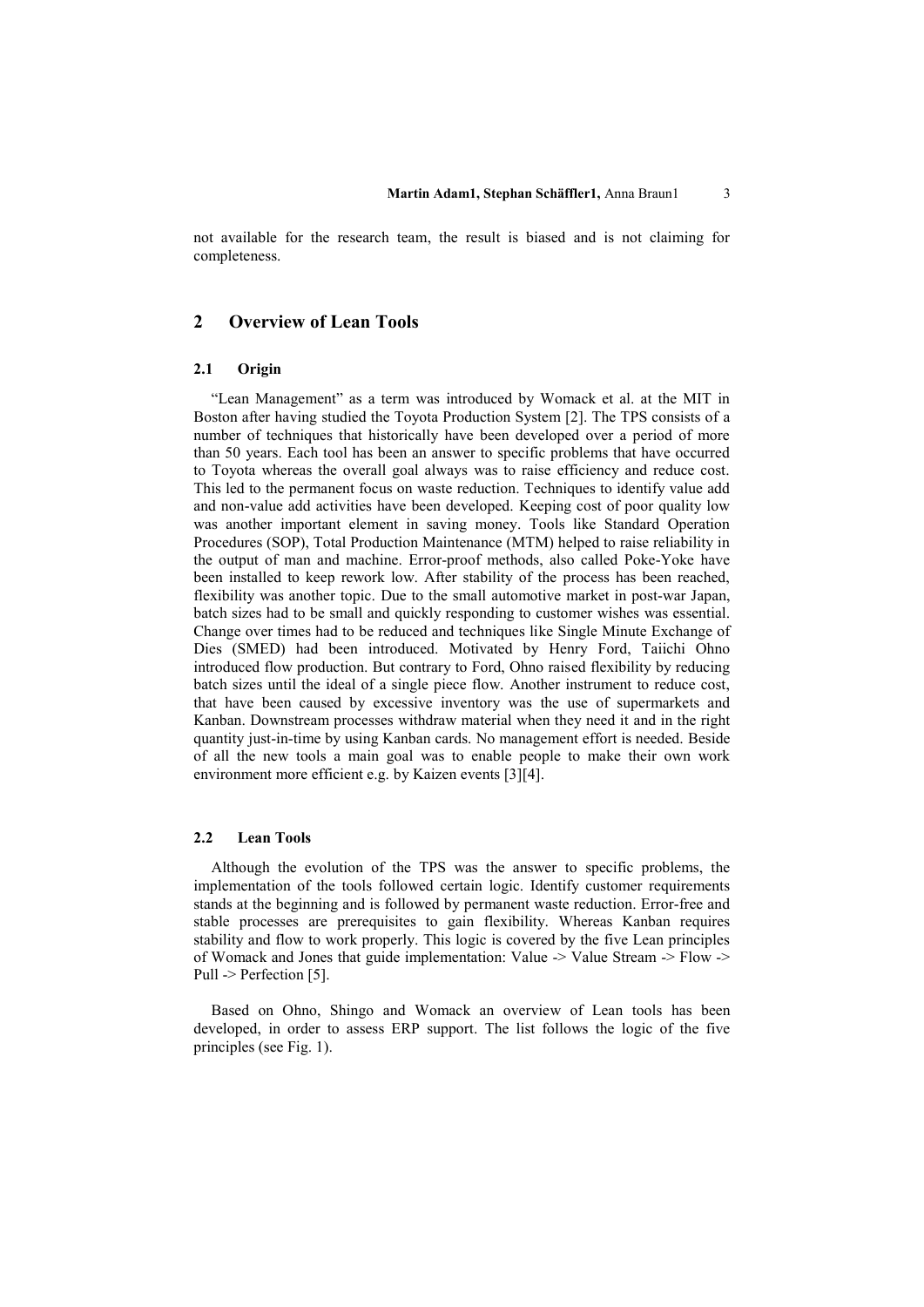# 4 **Martin Adam1, Stephan Schäffler1,** Anna Braun1

| Lean tool - Level 0                       | Related functionalities - Level 1                                              |
|-------------------------------------------|--------------------------------------------------------------------------------|
| Value Stream Analysis                     | Modeling Capability                                                            |
| <b>Waste Analysis</b>                     | Documentation of rework activities                                             |
| <b>Total Productive Maintenance (TPM)</b> | Documentation of preventive activities                                         |
| Standard operation procedures (SOP)       | Documentation of operational method sheets                                     |
| Quality at the source (Poka Yoke)         | Documentation of mistake proofing efforts                                      |
| Performance Management                    | Tracking and reporting functions                                               |
| Visual Management                         | Visual Controls (Dashboards, Cockpits)                                         |
|                                           | Andon line                                                                     |
|                                           | Kanban Visualization (Track Kanban)                                            |
|                                           | <b>Exception Alerts</b>                                                        |
| Single Minute Exchange of dies (SMED)     | <b>Tracking functions</b>                                                      |
| <b>Production Planning</b>                | <b>Demand Calculation</b>                                                      |
|                                           | Takt time calculation                                                          |
|                                           | $\alpha$<br>Planning<br>(Inventory)<br>Safety<br><b>Buffer</b><br>Supermarket) |
|                                           | <b>Production Strategies</b>                                                   |
|                                           | Material Resource Planning (ABC, XYZ analysis)                                 |
|                                           | Celluarization (Plant Design, Line Design, Cell<br>design)                     |
| Production Scheduling                     | production<br>Mixed<br>scheduling<br>$\sqrt{2}$<br>Sequencing<br>(Heijunka)    |
|                                           | Pacemaker Planning                                                             |
|                                           | Capacity balancing of line                                                     |
|                                           | <b>Batch Size Optimization</b>                                                 |
|                                           | Back flushing capabilities                                                     |
|                                           | Production simulation capabilities                                             |
| Continuous flow                           | Standardization                                                                |
|                                           | <b>JIT</b>                                                                     |
| Generic Pull System (Kanban)              | Pull signal creation                                                           |
|                                           | Pull signal distribution (e.g. Electronic Kanban)                              |
|                                           | External Kanban                                                                |
| Continuous Improvement                    | Kaizen                                                                         |

Fig 1.: Overview of Lean tools on two levels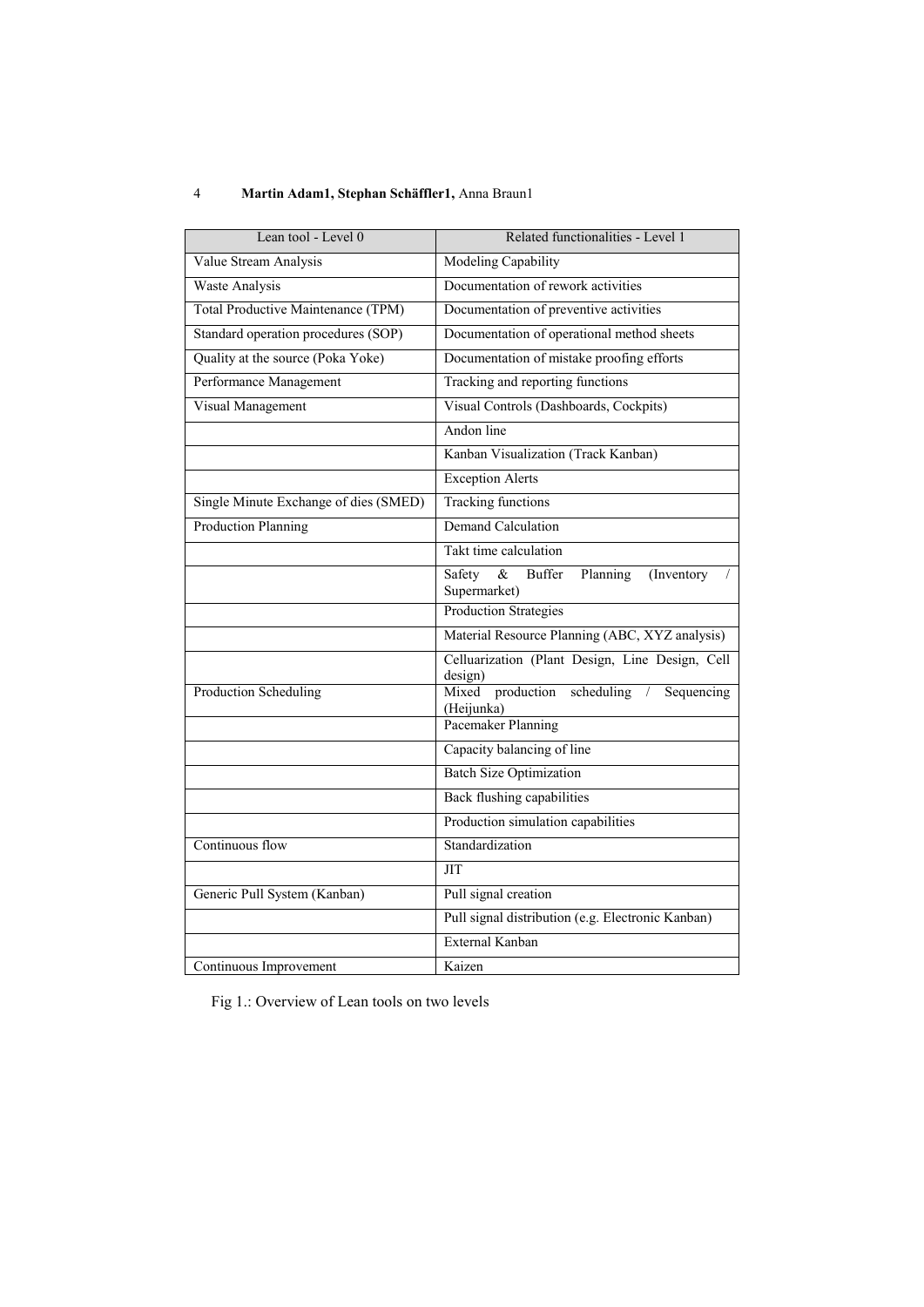### **3 Assessment of ERP-systems**

#### **3.1 Lean tool support by ERP-systems**

In the next step a selected number of ERP-systems have been assessed against the list of tools in order to augment the related functionalities to a third level. The goal was to find out, which functions have been already realized in ERP-systems. Therefore a broad range of ERP-systems have been analyzed, from niche products to market leader. A criterion was that the vendor has announced a support of Lean Management and that information was available for public. The following vendors have been in focus: SAP, IFS, Microsoft AX, Infor, Plex, QAD, Seradex, Ultriva, SSL WinMan, IQMS.

At the end more than 150 distinct functionalities have been identified that support the Lean tools. The list of tools could be extended with these functions to a third level. Not surprisingly more than 40% of the 150 functions support Production Planning and Scheduling. Already far behind are functions that support Kanban, Performance and Visual Management. They contribute to the 150 functions with around 10% each (see Fig. 2).



Fig. 2: Percentage of functionalities that are supported by ERP-systems within a Lean Tool

These findings have been compared with a survey about the usage of Lean tools in 80 large and mid-size companies in Switzerland. Among the most frequently applied tools are Kaizen, Value Stream Analysis, 5S and Kanban (see Fig. 3) [6].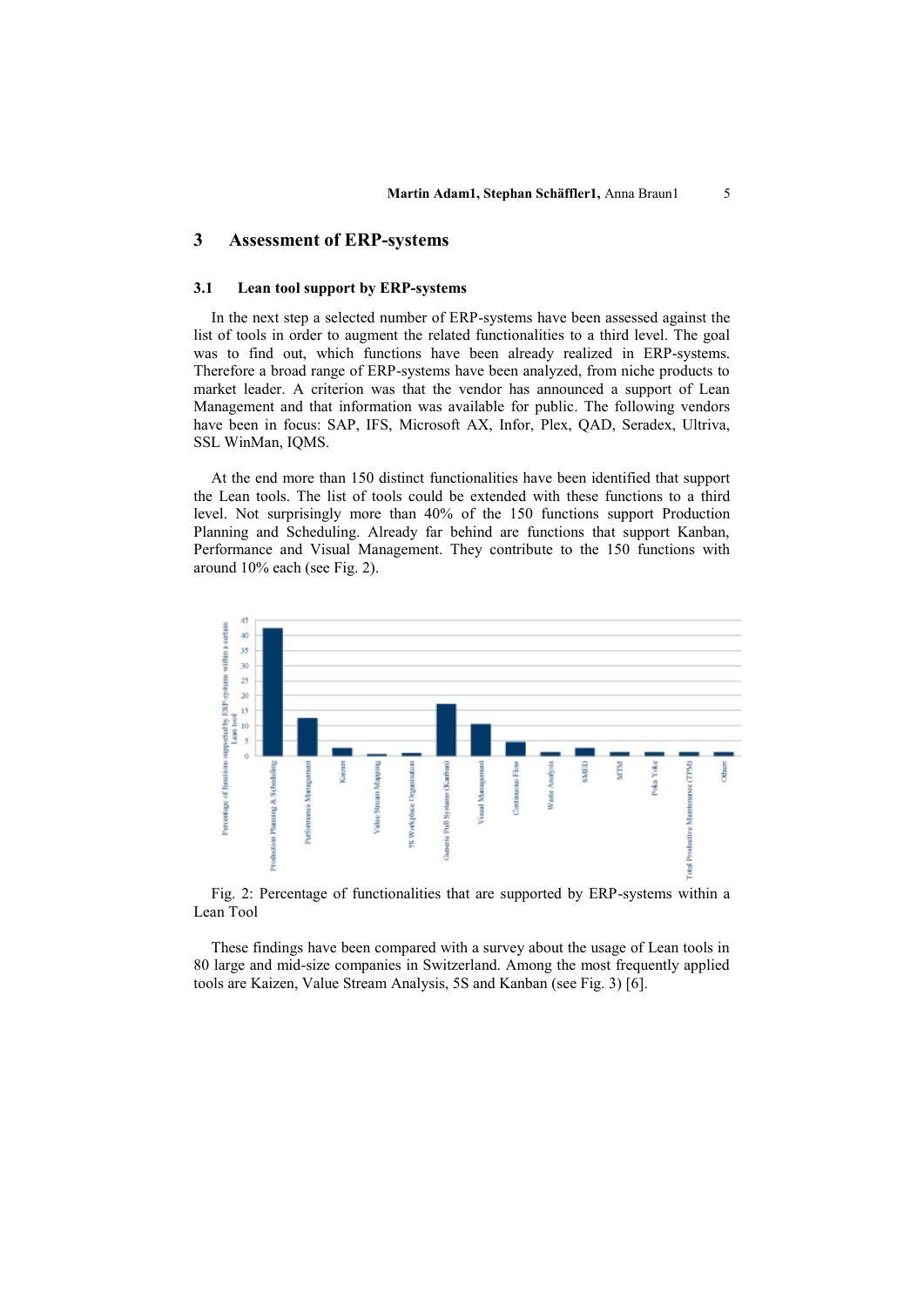#### 6 **Martin Adam1, Stephan Schäffler1,** Anna Braun1



Fig. 3: Usage of Lean Tools in Swiss large and mid-size companies

If we compare the results of the two studies we see that e.g. for Kaizen, which is the most frequently used tool, hardly any support functions are developed in the ERPsystems. Similar results are for Value Stream Analysis and 5S. Another finding shows that from Kanban onwards in figure 3, the usage of the tools correlates with the number of support functions realized in the ERP-systems. That might lead to the interpretation that the software has been developed according to customer demand.

#### **3.2 Comparison of ERP-tools**

After having identified 150 functionalities in the ERP-systems that support Lean tools, the next question to ask was, are there any differences between the systems. Five systems out of the ten have been assessed in detail: SAP, Microsoft AX, IFS, Plex, QAD. The selection was based on the intention to cover the entire range: established vendors and new ones, large and small ones, those with a broad set of functionalities and specialized ones.

The result shows that the functionalities realized in the systems are quite similar. Although using different terms, SAP, IFS, Plex and QAD covered most of the 150 Lean functionalities, whereas Microsoft AX was following closely. Comparing the functions that are supported we see that the five vendors have nearly 50% of the functions in common. Among the 14% that are only covered by one vendor are certain type of Kaizen support and Value Stream Analysis. This goes in line with Fig. 2 where Kaizen and Value Stream Analysis is among the ones with less support in the ERP-systems (see Fig. 4).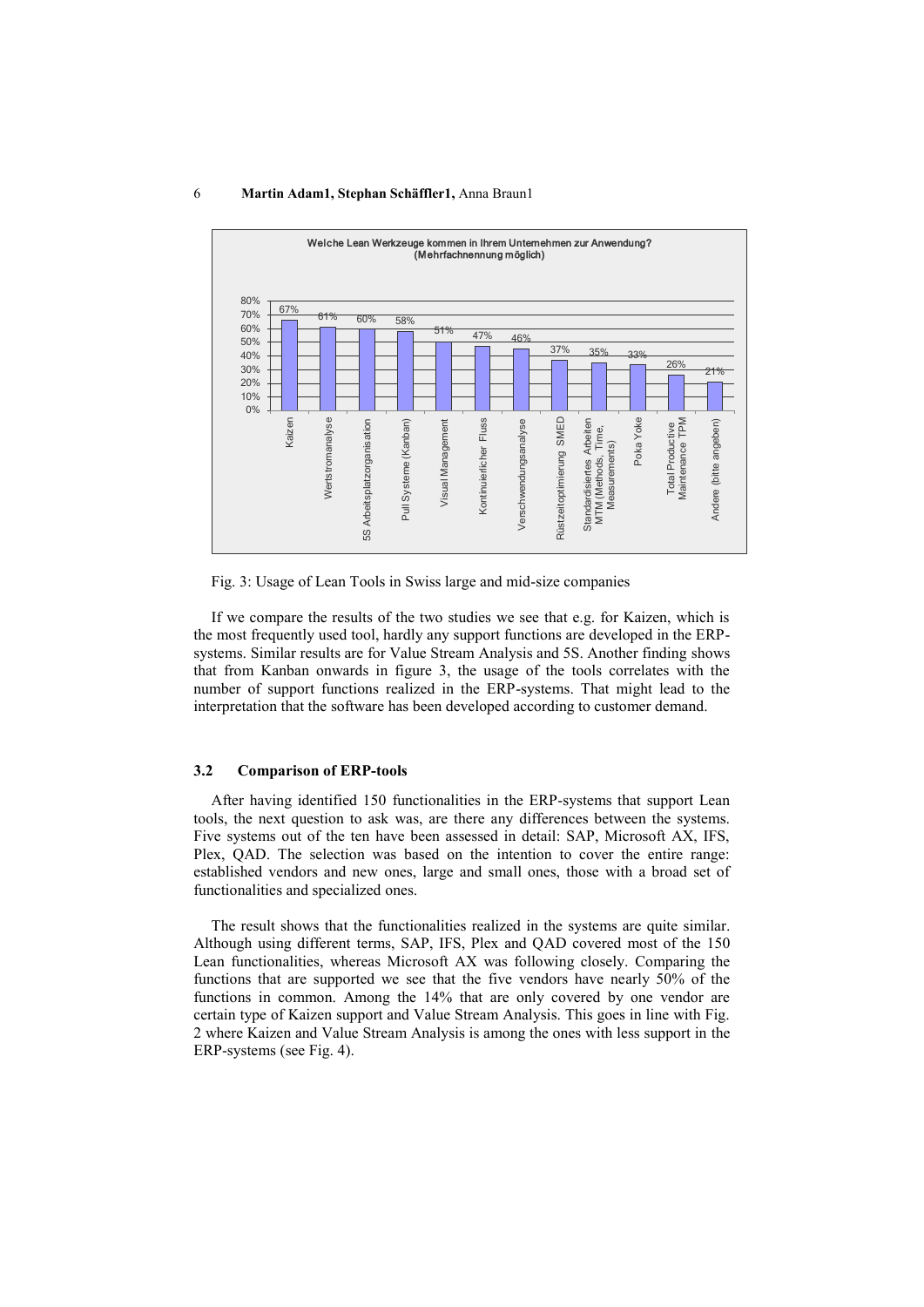

Fig. 4: Coverage of Lean functionality by SAP, IFS, AX, Plex, QAD

In most of the cases the functions don`t sit in the basic ERP-system but are spread over many modules. For SAP more than 15 different modules and linked products have been found that support Lean. The main ones have been SAP Manufacturing Integration & Intelligence and Manufacturing Execution. A similar situation is given in the example of IFS and QAD. Twelve and eight modules in the case of QAD contain the Lean support, mainly the ones for manufacturing. This shows that especially in the case of SAP and IFS the original ERP-system has either be augmented by Lean functions, like pull production, or new modules have been developed, like the IFS Kanban. This has been done either internally or by acquiring external companies.

### **4 Conclusion and further research**

Beside the fact that the results are biased due to company-specific terminology and lack of access to all relevant product information, the research showed the astonishing number of more than 150 functionalities that support Lean tools in ERP-systems. It also found out that they mostly support production planning and scheduling followed by Kanban and visual management. A detailed analysis of five ERP-systems showed that they have realized quite the same functions. But that they are spread over up to more than 15 different modules. Further research should drill into one ERP-system and cope with topics like modification in case of introduction of Lean Management and the development of an implementation roadmap.

### **5 References**

- 1. Adam, M., Keckeis, J., Kostenzer, P., Klepzig, H.: Lean ERP –How ERP Systems and Lean Management Fit Together. In: Piazolo, F.; Felderer, M. (eds.), Innovation and Future of Enterprise Innovation Systems. Springer, Berlin (2013)
- 2. Womack, J.P., Jones, D.T., Ross, D.: The Machine that Changed the World. Rawson Associates, New York (1990)